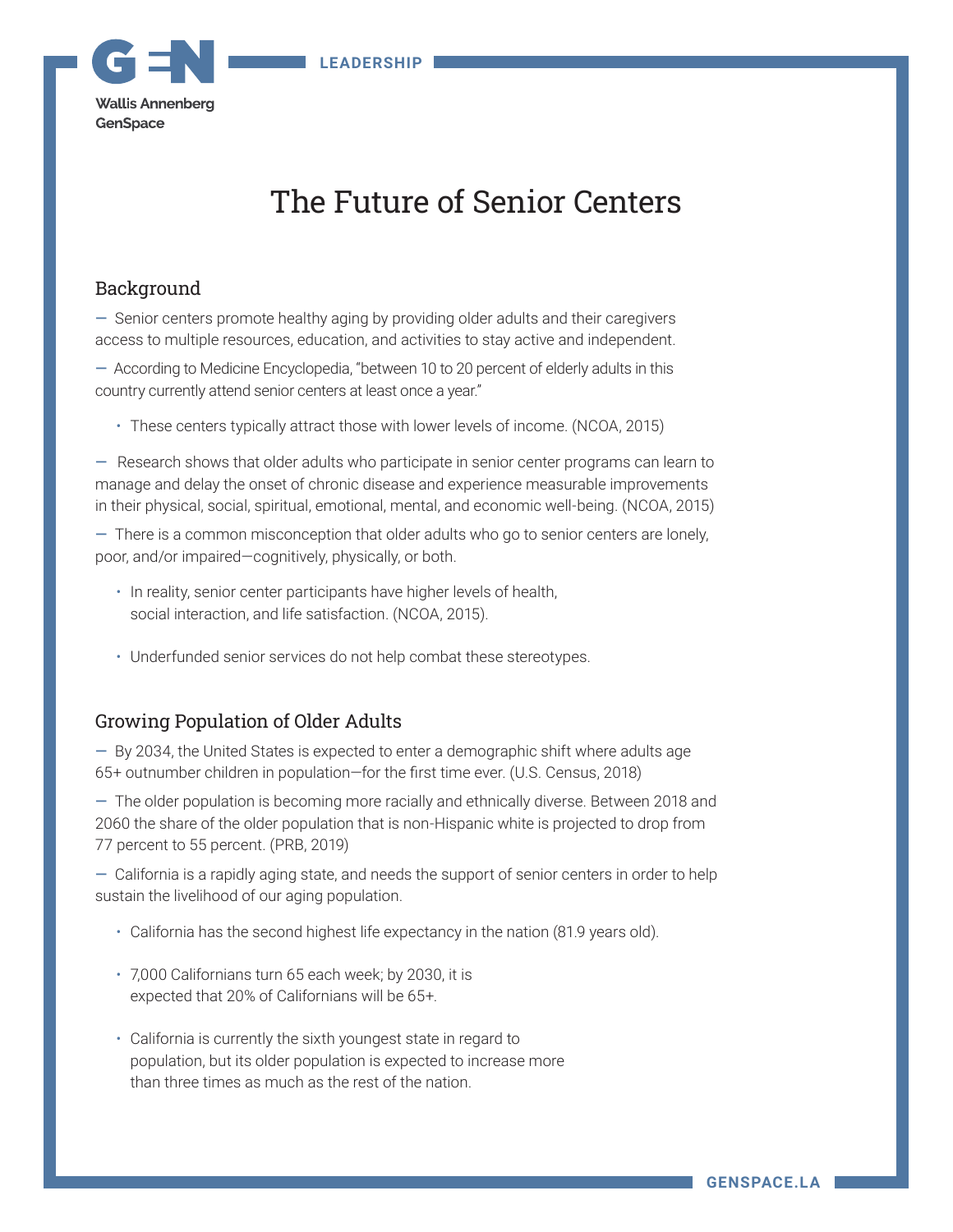**LEADERSHIP**



## Changing the Conversation

— Is the term "senior center" still appropriate and reflective of the way people are aging today?

- "Senior center" is a term of familiarity among older adults and communities, and elicits a particular set of expectations that we have come to understand.
- However, do older adults wear that term/badge with honor? Can the term be read as derogatory?
- As the aging continuum continues to expand, we must look towards the guidance of our older adults on what falls under the term "senior."

## Meeting the Needs of Older Adults

— Engaging, dynamic senior centers that meet the needs of older adults today and in the future are crucial for communities throughout the country.

— GenSpace serves as a pioneer in better understanding what diverse older populations want and need, as its location in Koreatown is one of the densest and most culturally diverse communities in the country.

— The needs of older adults are not what they used to be—particularly with a technologically advancing and more mobile society. Senior centers must adapt to these advancements in order to help older adults remain connected and address their needs.

— GenSpace conducted robust focus groups of diverse older adults living in the Koreatown community to find out what they wanted and needed in a new community space. GenSpace's programming and classes are a direct reflection of this.

## California's Focus on Aging

— California published the Master Plan on Aging (MPA) in 2021, with initiatives such as pandemic triage rules to prioritize older people with COVID-19 over younger ones.

— Governor Newsom released a 2021-2022 budget with specific earmarks for aging issues, such as \$5 million for Master Plan for Aging leadership and operations; \$15 million for Alzheimer's research, caregiver and provide training and an education campaign; and \$17.5 million for senior nutrition.

— Governor Newsom signed Executive Order N-73-20, tasking a new Statewide Action Plan to address the digital divide experienced by older Californians.

— Los Angeles Department of Aging released a Four-Year Area Plan on Aging with many important emphases, such as sustaining an older worker program with job training for homeless or at-risk older adults, and creating diverse social hubs for older adults.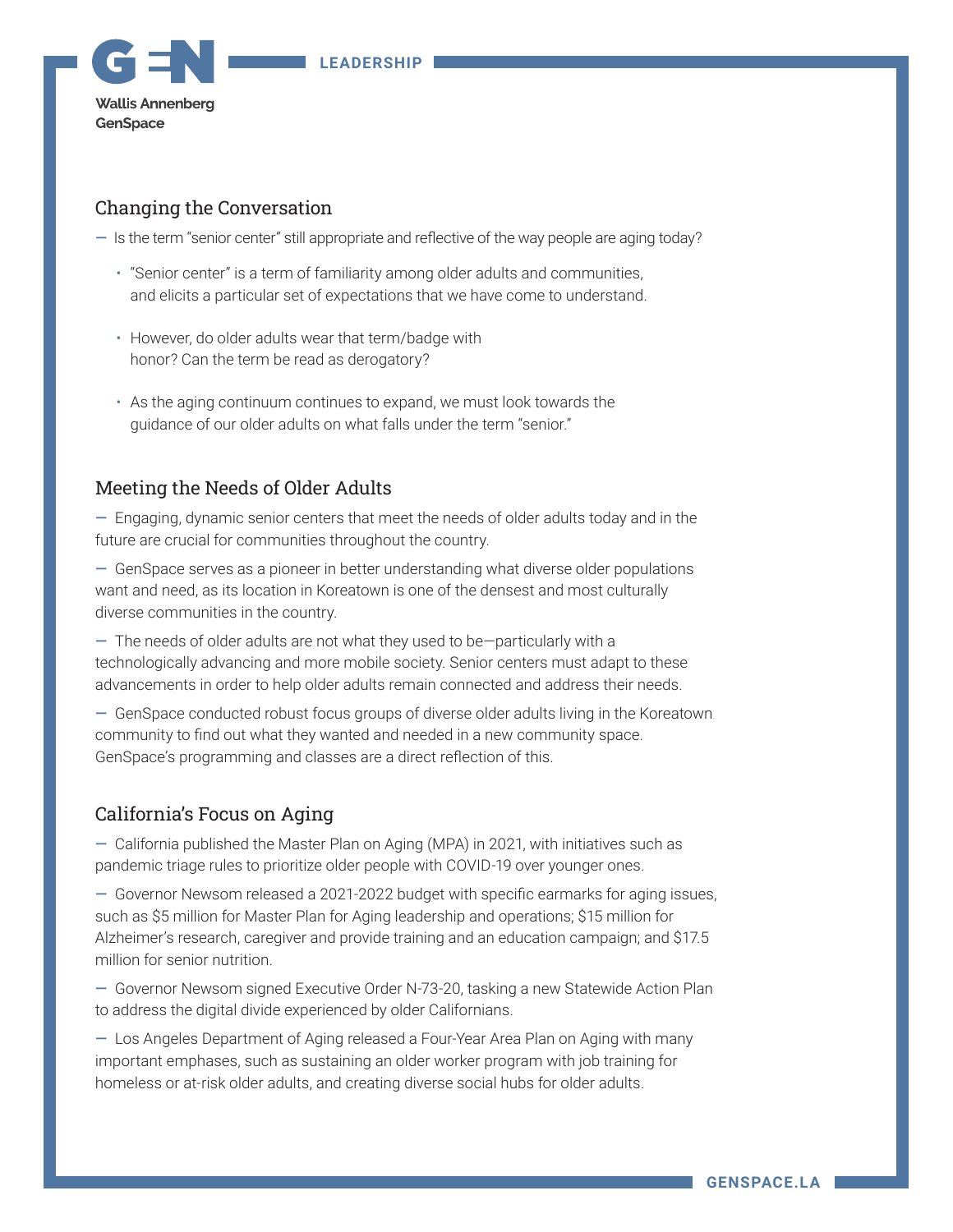

## The GenSpace Approach

— Building on the strides that California has made thus far in order to create a more age-friendly state, GenSpace is spearheading a reinvigoration of what it means to be a "senior center."

— Part of GenSpace's mission is to lead the way in changing the national conversation on senior centers through evidence-informed programming:

### • Combating Social Isolation

GenSpace is dedicated to fostering connection for older individuals through many different facets. By creating opportunities for storytelling and fostering meaningful intergenerational conversations through partnerships with schools and other younger localities, GenSpace takes on a community-based approach to combating social isolation.

#### • Programming

From a cutting-edge Tech Bar, to intergenerational chats, to a horticultural therapy space, to everything in between, GenSpace is working to develop meaningful programs for older adults. Our approach is based on research and in partnership with the local ecosystem of non-profits and small businesses. We encompass both in-person and virtual programming, so that no older adult is without access to our classes and events.

#### • Wallis Annenberg Leadership Initiative

The Leadership Initiative works with national tech, business, health, and entertainment leaders to reassess how we as a society view older age, and how we can change the stereotypes and conversation around older adults.

— GenSpace actively promotes older adults' use of and familiarity with modern technology.

#### • State-of-the-Art Tech Bar

Technology has become an increasingly important tool for older adults to stay connected, providing access to the goods, services, and support systems needed to stay healthy and thrive in today's world. Through digital services, older adults can check in with family and friends, schedule time with health care providers, find healthy foods and recipes, share their knowledge, volunteer for meaningful causes, and even learn new skills—all from a safe distance. Promoting familiarity and connectedness with emerging technology will be major priorities of GenSpace's state-of-the-art Tech Bar, which will include laptops, tablets, and smartphones.

#### • Ongoing Tech Events

As part of its "Aging Out Loud" Leadership Initiative series, GenSpace will host periodic panels and events discussing the relationship between technology and older adults, and the role that older adults play in the future of technology. Our first such event, Digital Bridges: Why the Future of Tech Depends on Older Adults, was held on November 18, 2021 and included panelists from the programming